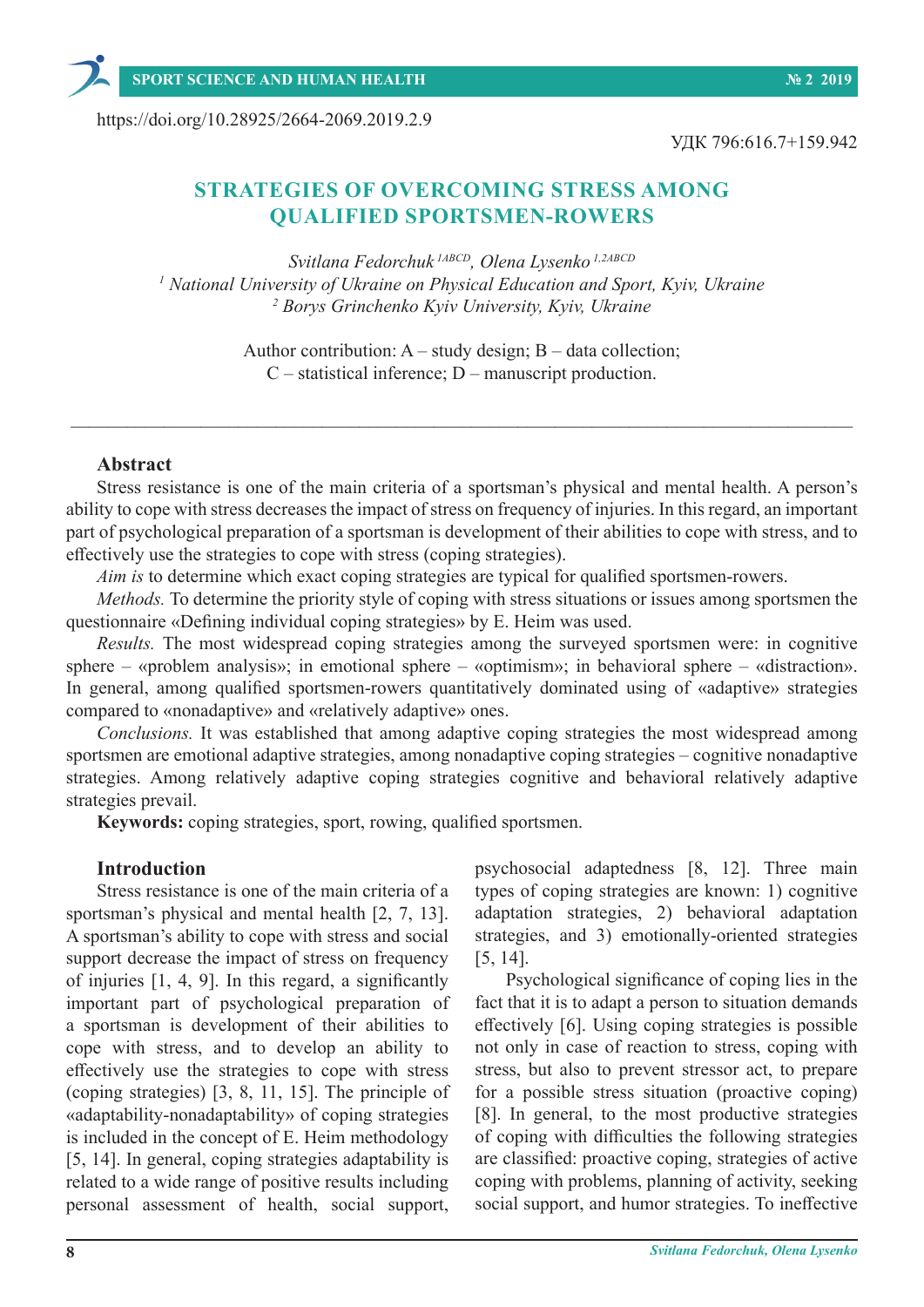ones in the long term the strategies of evasion and avoidance of problems are classified [1, 8, 15]. It is worth mentioning that efficiency of coping strategies is not a constant characteristic. Thus, focus on the problem can be less effective tactic in coping with stress than evasion if it is accompanied by emotional interpretation of stress situation [11]. In practical terms, the necessity of investigating the strategies of coping with any life's challenges, and stress is related to importance and necessity of maintaining the gained success in sports activity and psychological well-being of a sportsman [1, 8, 13].

Certainly, it is relevant to investigate stress as a complex of psychological, psychophysiological, and physiological reactions of sportsmen to stress situation [1, 13] including the purpose to predict the risk of sportsmen's traumatism. It is worth highlighting that physical education is observed as one of the main pedagogical technique of developing an ability to effectively use coping strategies [1, 6].

The research was conducted due to fiscal research topic «Technology of assessment of risks of sportsmen's traumatism by electroneuromyographic and psychophysiological indicators» (State register

№ 0119U000307 of Ministry of education and science of Ukraine).

*Research objective* was to determine the types of coping strategies typical for qualified sportsmenrowers.

# **Methods**

In the research conducted 43 qualified sportsmen were involved (masters of sports, international masters of sports, and honored masters of sports) aged 14–29 years old: 27 males and 16 females, representatives of the National team of rowing and canoeing of Ukraine. To study strategies of coping with stress (coping strategies), and determine the priority style of coping with stress situations or problems among sportsmen the questionnaire «Defining individual coping strategies» by E. Heim was used [5, 14], which allowed investigating 26 contextually-specific variations of coping divided according to three main spheres of mental activity into cognitive, emotional and behavioral coping mechanisms. Coping behavior types were divided by E. Heim into three main groups by the degree of their adaptive capabilities: «adaptive», «relatively adaptive» and «nonadaptive» (table 1).

*Table 1*

|               | In cognitive sphere           | In emotional sphere       | In behavioral sphere     |
|---------------|-------------------------------|---------------------------|--------------------------|
| «Adaptive»    | «problem analysis», «one's    | «protest»,                | «collaboration»,         |
| strategies    | own value establishment»,     | «optimism»                | «addressing», «altruism» |
|               | «preservation of self-        |                           |                          |
|               | restrain»                     |                           |                          |
| «Nonadaptive» | «obedience», «confusion»,     | «oppression of emotions», | «active evasion»,        |
| strategies    | «dissimulation»,              | «obedience», «self-       | «retreat»                |
|               | $\langle$ ignorance $\rangle$ | accusation»,              |                          |
|               |                               | «aggressiveness»          |                          |
| «Relatively   | «relativeness», «adding       | «emotional release»,      | «compensation»,          |
| adaptive»     | sense», «religiosity»         | «passive cooperation»     | «distraction»,           |
| strategies    |                               |                           | «constructive activity»  |

**Coping strategies, E. Heim classification [5]**

While conducting complex psychological and biological investigations involving sportsmen according to bioethics principles the «Program of complex biological investigation of peculiarities of sportsmen's functional capabilities» established in the SRI NUUPES laboratory of theory and methodology of sports preparation and sportsmen's spare capacities was adhered to; as well the legislation of Ukraine on healthcare

and Helsinki declaration, 2000, and European Community directives 86/609 on participation of people in medical biological investigations were adhered to [10].

Statistical processing of the results was conducted using the «Microsoft Excel» software program determining the main statistic indicators: arithmetic average value (M), mean square deviation (SD), coefficient of variation (CV, %),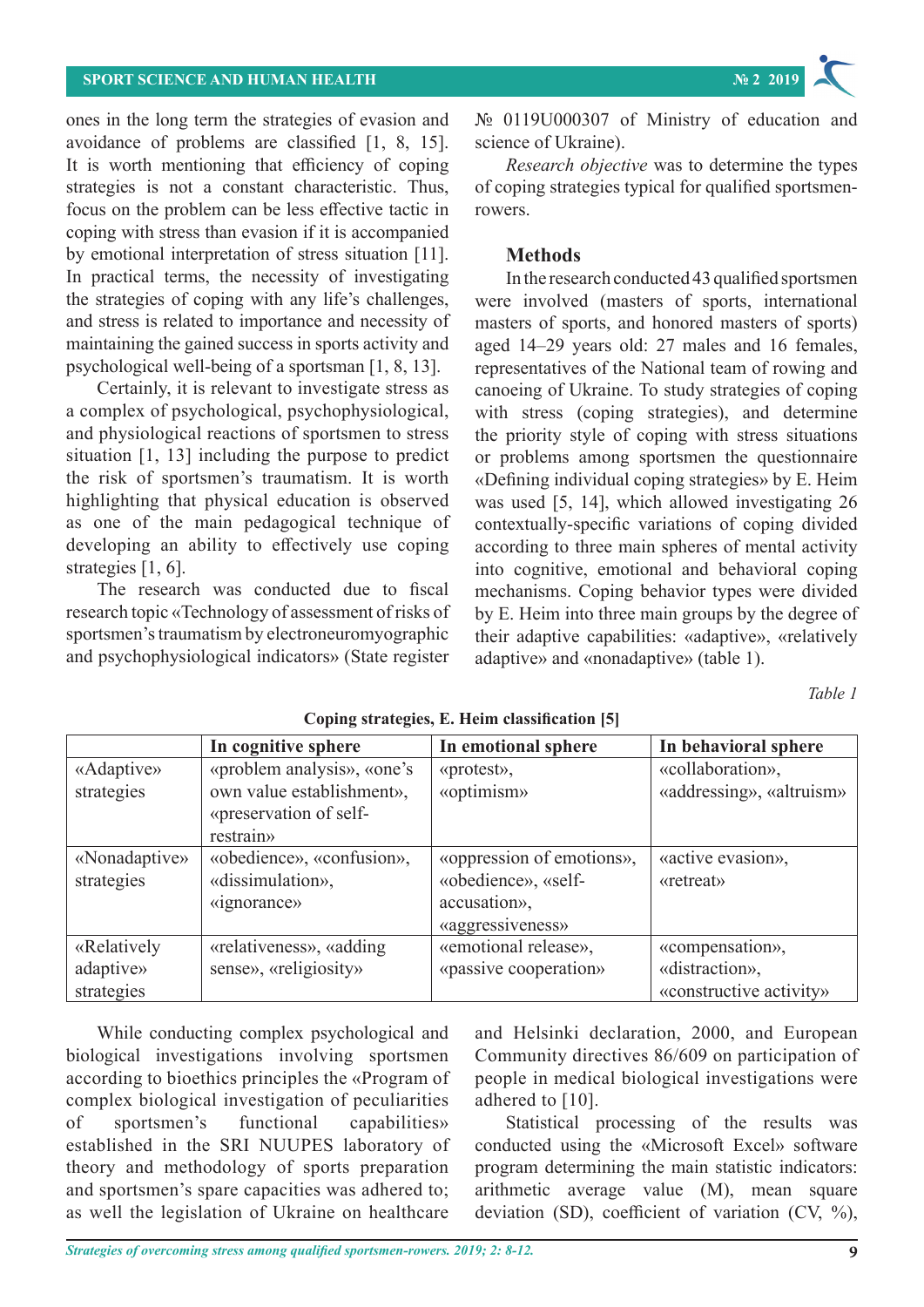minimum and maximum values of a measurement in the sample, median value, etc.

### **Results and discussion**

One of the objectives of our research was to reveal the types of coping behaviour of qualified sportsmenrowers. There was conducted a research on strategies of coping with life's challenges among sportsmen to further compare the findings received with presence or absence of injuries in the groups of «adaptive», «relatively adaptive» and «nonadaptive» coping strategies. As it can be seen from the data represented in table 2 the lowest difference while dividing the sportsmen into groups depending on the choice of coping strategies («adaptive», «nonadaptive» or «relatively adaptive») was revealed for cognitive sphere characterizing a number of abilities and skills obtained by a sportsman. These are a sportsman's ability to set particular goals and plan the stages of reaching them, ability to concentrate on reaching the goal, and flexibility to respond to situation changes. Processing of data received in the course of research using E. Heim methodology has shown the following results: for 37,21 % of the sportsmen the usage of cognitive adaptive strategies was typical which include «problem analysis», «one's own value establishment» and «preservation of selfrestrain».

*Table 2*

| <b>Coping strategies</b>         | Number of sportsmen, n, | Number of sportsmen, % |  |  |
|----------------------------------|-------------------------|------------------------|--|--|
| Cognitive coping strategies      |                         |                        |  |  |
| «Adaptive» strategies            | 16                      | 37,21%                 |  |  |
| «Nonadaptive» strategies         | 12                      | 27,91%                 |  |  |
| «Relatively adaptive» strategies | 15                      | 34,88%                 |  |  |
| Emotional coping strategies      |                         |                        |  |  |
| «Adaptive» strategies            | 34                      | 79,07%                 |  |  |
| «Nonadaptive» strategies         | 8                       | 18,60%                 |  |  |
| «Relatively adaptive» strategies |                         | 2,33%                  |  |  |
| Behavioral coping strategies     |                         |                        |  |  |
| «Adaptive» strategies            | 22                      | 51,16%                 |  |  |
| «Nonadaptive» strategies         | 5                       | 11,63%                 |  |  |
| «Relatively adaptive» strategies | 16                      | 37,21%                 |  |  |

**Coping strategies of sportsmen rowers according to E. Heim test (n=43)** 

Among 34,88 % of the sportsmen «relatively adaptive» cognitive strategies were used including «relativeness», «adding sense», and «religiosity». It is worth mentioning that constructiveness of «relatively adaptive» variants of coping behaviour depends on significance and degree of the situation needed to be coped with. Cognitive «nonadaptive» strategies were revealed among 27,91 % of the sportsmen. «Nonadaptive» variants of coping behaviour among cognitive coping strategies include: «obedience», «confusion», «dissimulation», and «ignorance».

The most distinct differences while choosing coping strategies were revealed for emotional «adaptive» coping strategies. Thus, for 79,07 % of the sportsmen the choice of emotional «adaptive» variants of coping strategies was typical including «protest» and «optimism».

Using «relatively adaptive» emotional strategies was typical for 2,33 % of the sportsmen: «emotional release», and «passive cooperation». Among emotional coping strategies the «nonadaptive» variants of coping behaviour include «oppression of emotions», «obedience», «self-accusation» and «aggressiveness», and their usage appeared to be typical for 18,6 % of the sportsmen (see table 2).

Using behavioral «adaptive» coping strategies was revealed among 51,16 % of the sportsmen. Among behavioral coping strategies we classify under «adaptive» variants of coping behaviour the following: «collaboration», «addressing», and «altruism» where such personal behaviour is understood when they collaborate with significant (more experienced) people, seek support in the closest social surrounding or offers their assistance to the closest people while coping with difficulties.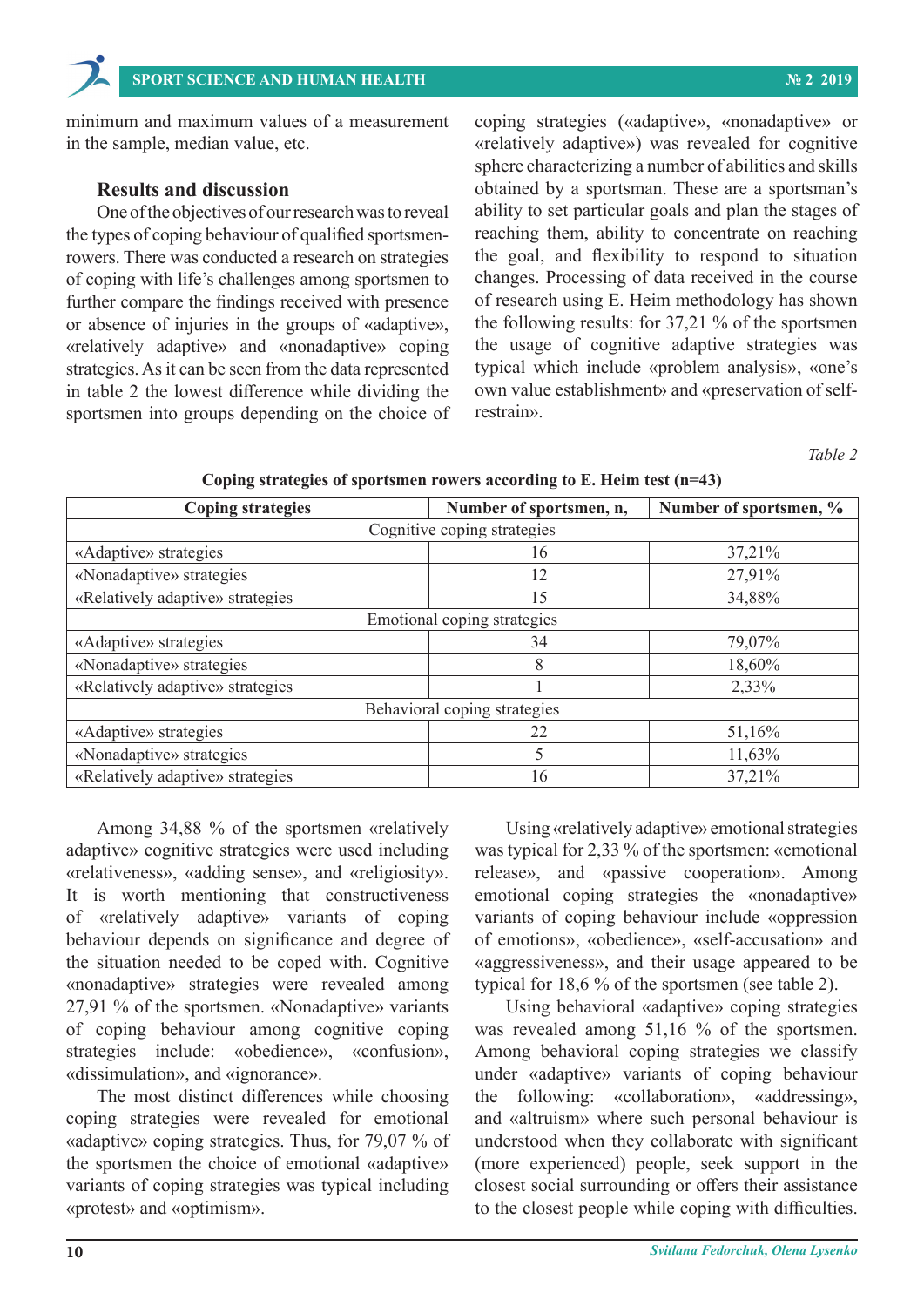Using «relatively adaptive» behavioral strategies («compensation», «distraction», «constructive activity») was typical for 37,21 % of the sportsmen (see table 2) whose behaviour was characterized with purpose to temporarily shift away from solving problems.

 «Nonadaptive» behavioral strategies were diagnosed among 11,63 % of the sportsmen. Among behavioral coping strategies «nonadaptive» variants of coping behaviour include «active evasion», and «retreat» characterizing behaviour when avoidance of the thoughts about the problems, passiveness, solitude, tranquility, isolation, purpose to step away from active interpersonal contacts, and denial to solve the problems are provided.

Thus, the most widespread coping strategies among the surveyed sportsmen were: in cognitive sphere – «problem analysis»; in emotional sphere – «optimism»; in behavioral sphere – «distraction».

In general, among the sportsmen the usage of «adaptive» strategies compared to «nonadaptive» and «relatively adaptive» quantatively prevailed. Among «adaptive» coping strategies the most widespread among the sportsmen were emotional «adaptive» strategies. Among «nonadaptive» coping strategies the most widespread among the sportsmen were cognitive «nonadaptive» strategies. Among «relatively adaptive» coping strategies prevailed cognitive and behavioral «relatively adaptive» strategies (see table 1).

### **Prospect of further research**

It is interesting to further investigate the issue with conducting comparative analysis of psychological and psychophysiological indicators among sportsmen specializing in different kinds of sports, as well as to further analyze the results concerning presence or absence of injuries within the groups with «adaptive», «relatively adaptive» and «nonadaptive» coping strategies taking into account the productivity of competitive activities.

## **Conclusions**

- 1. The most widespread coping strategies among qualified sportsmen-rowers were: in cognitive sphere – «problem analysis», in emotional sphere – «optimism»; in behavioral sphere – «distraction».
- 2. Among qualified sportsmen-rowers the usage of «adaptive» strategies compared to «nonadaptive» and «relatively adaptive» quantatively prevailed.
- 3. Among adaptive coping strategies the most widespread among the sportsmen were emotional adaptive strategies, and among nonadaptive coping strategies – cognitive nonadaptive strategies. Among relatively adaptive coping strategies cognitive and behavioral relatively adaptive strategies prevailed.

# **References**

- 1. Bochaver KA, Dovzhik LM. Coping behavior in professional sports: phenomenology and diagnosis. The electronic journal «Klinicheskaya i spetsial'naya psikhologiya». 2016; 5, 1: 1-18. DOI: 10.17759/ psyclin.2016050101
- 2. Fedorchuk S, Lysenko Е, Shynkaruk O. Constructive and non-constructive coping strategies and psychophysiological properties of elite athletes. European Psychiatry. Elsevier, 2019; 56: 306.
- 3. Fedorchuk S, Tukaiev S, Lysenko O, Shynkaruk O. The psychophysiological state of highly qualified athletes performing in diving with different levels of anxiety. European Psychiatry. Elsevier, 2018; 48: 681.
- 4. Hardy CJ, Richman JM, Rosenfeld LB. The role of social support in the life stress/ injury relationship. Sport Psychol*.* 1991; 5, 128: 39.
- 5. Heim E. Coping based intervention strategies. Patient education and counseling. 1995; 26(1- 3): 145-151.
- 6. Pichurin VV. Coping strategies and psychological readiness of students for professional work. Pedahohika, psykholohiya ta medyko-biolohichni problemy fizychnoho vykhovannya i sportu. 2015; 2: 53-59.
- 7. Platonov VN. The system of training athletes in the Olympic sport. General theory and its practical applications. Kyiv: Olympic literature; 2015. 680 p.